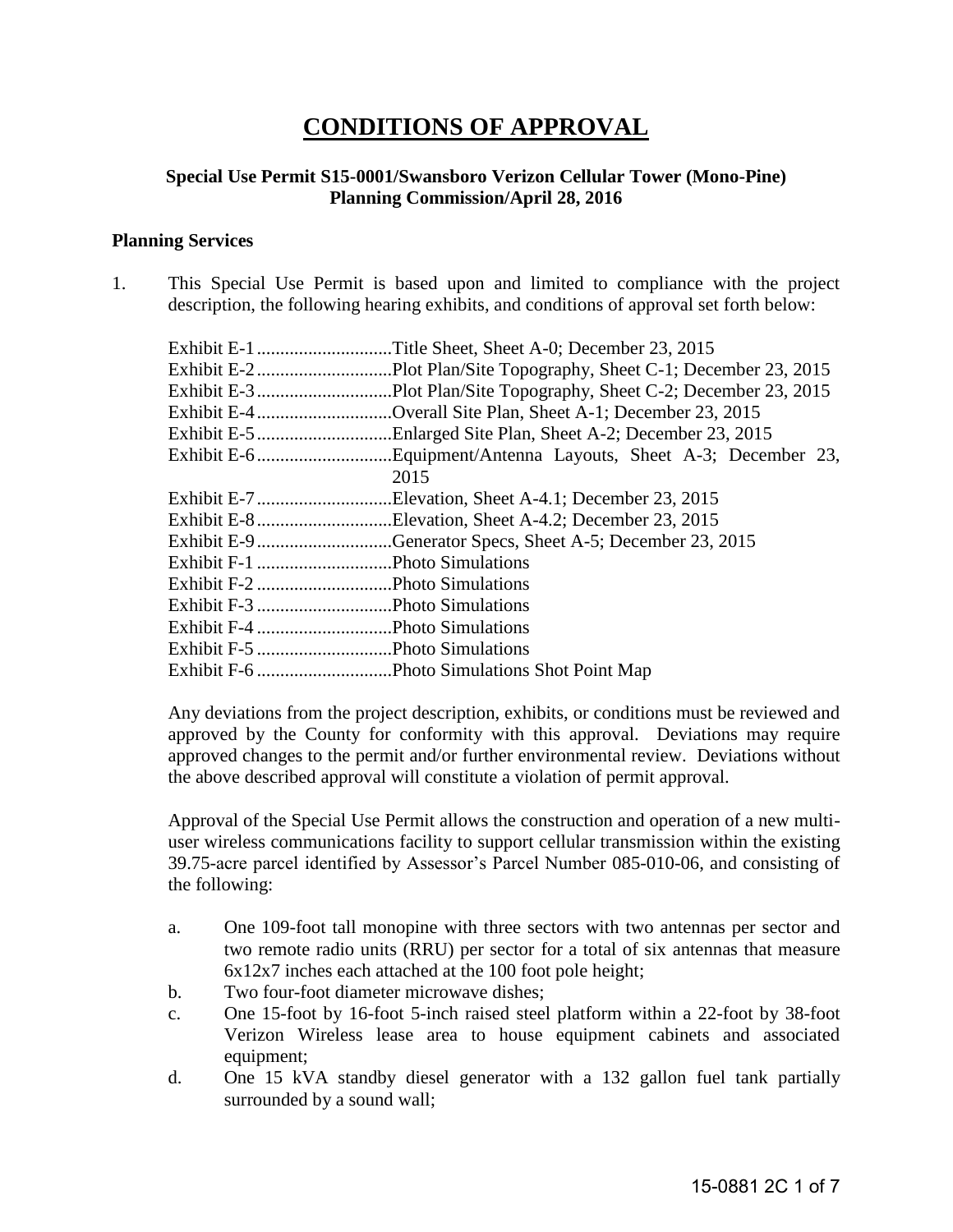- e. One 836-square-foot equipment compound surrounded by beige or tan, slatted and wire-topped chain link fencing; and
- f. A 120-foot long gravel driveway to provide access to the wireless facility.

 The grading, development, use, and maintenance of the property, the size, shape, arrangement, and location of structures, parking areas and landscape areas, and the protection and preservation of resources shall conform to the project description above and the hearing exhibits and conditions of approval below. The property and any portions thereof shall be sold, leased or financed in compliance with this project description and the approved hearing exhibits and conditions of approval hereto. All plans must be submitted for review and approval and shall be implemented as approved by the County.

## **Development Services Division (Planning)**

- 2. The following conditions of approval, as amended from COC04-0048, shall be completed prior to issuance of any development permits for the parcel:
	- a. An irrevocable offer of dedication, 25 feet from the centerline of One Eye Creek Road, for road and public utility purposes, including all slope easements, shall be offered to the County across the frontage of the subject parcel. The offer of dedication shall be made on a form approved by the Department of Transportation Division.
	- b. A STOP sign per Standard Plan 105A shall be placed at the intersection of One Eye Creek Road and Mosquito Road.
	- c. A "Not a County Maintained Road" sign, 24x30-inches, black on white, shall be placed on One Eye Creek Road at the intersection with Mosquito Road.
	- d. A street sign in conformance with Standard Plan 105 (B-1) shall be installed at the intersection of One Eye Creek Road and Mosquito Road.
	- e. The property owner shall have the parcel evaluated by a septic system design consultant and the findings submitted to the El Dorado County Environmental Management Department Division to determine if the parcel can support an onsite septic disposal system prior to application for a building permit.
	- f. The applicant shall improve that portion of One Eye Creek Road fronting the subject property to Standard Plan 101-C providing for a minimum unrestricted roadway width of 18 feet with 2-foot shoulders. The roadway improvements and surfacing shall be subject to the review and approval of the Department of Transportation Division and the Mosquito Fire Protection District. Letters evidencing satisfaction with this condition shall be provided to the Planning Department Division.
- 3. Pursuant to County Code Section 130.54.060, implementation of the project must occur within 24 months of approval of this Special Use Permit, otherwise the permit becomes null and void. It is the responsibility of the applicant to monitor the time limit and make diligent progress toward implementation of the project and compliance with conditions of approval.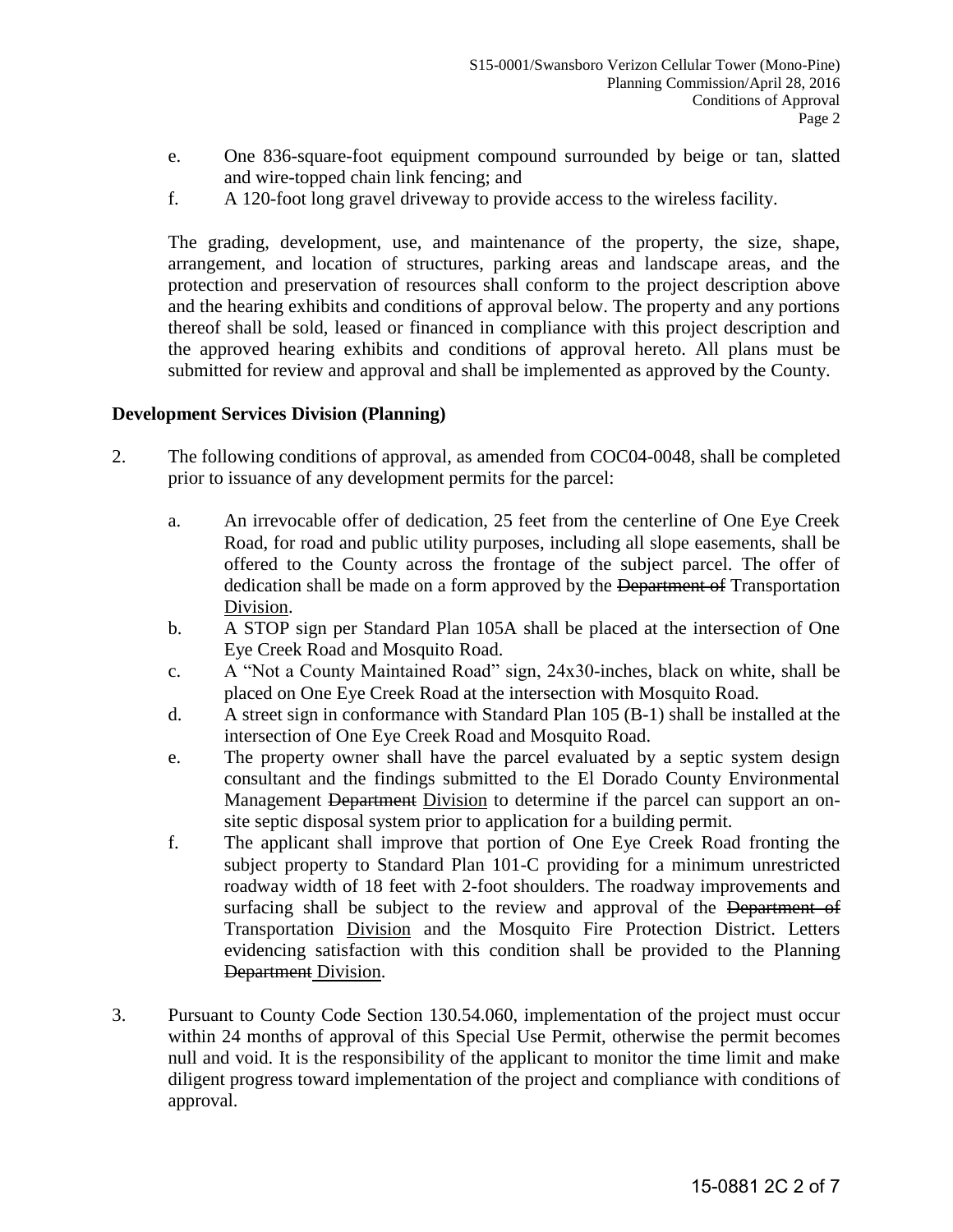- 4. The applicant shall assume full responsibility for resolving television reception interference or other electrical interference caused by the operation of this facility. The applicant shall take corrective action within 30 days of the receipt of any written complaint.
- 5. All equipment shelters, cabinets or other auxiliary structures shall be painted in a matching color to comply with the screening requirements of Section 130.40.130.D.1 of the Zoning Ordinance. The pole shall have simulated bark, and the RF antennas shall be painted with non-reflective paint and maintained to match the color of the branch needles. All antennas shall be covered with antenna socks that shall match the color and texture of the branch leaves. The branches shall be installed with random lengths that create an asymmetrical appearance conforming to the shape of a natural Pine tree. No antenna shall project out past the branch tips. Planning Services shall verify the painting of all structures prior to final inspection and approval of the facility.
- 6. All improvements associated with the communication facility, including equipment shelters, antennae, and fencing shall be properly maintained at all times. Colors of the panels, equipment enclosure, and other improvements visible to the public shall be maintained to ensure the appearance remains consistent.
- 7. Any routine maintenance that requires running the generator or automatic recycling of the generator shall be performed between the hours of 9:00 a.m. to 3:00 p.m. Monday through Friday.
- 8. Prior to commencement of any use authorized by this permit, the applicant shall provide a written description, together with appropriate documentation, showing conformance of the project with each condition imposed as part of the project approval. The applicant shall make the actual and full payment of Planning and Building Division processing fees for the Special Use Permit and Building Permits prior to issuance of a Building Permit. The applicant shall also schedule an inspection by the Planning Division prior to Building Permit final for any Building Permit for verification of compliance with applicable Conditions of Approval.
- 9. All obsolete or unused communication facilities shall be removed within six months after the use of that facility has ceased or the facility has been abandoned. The applicant shall notify Planning Services at the time of abandonment and all disturbance related to the communication facility shall be restored to pre-project condition.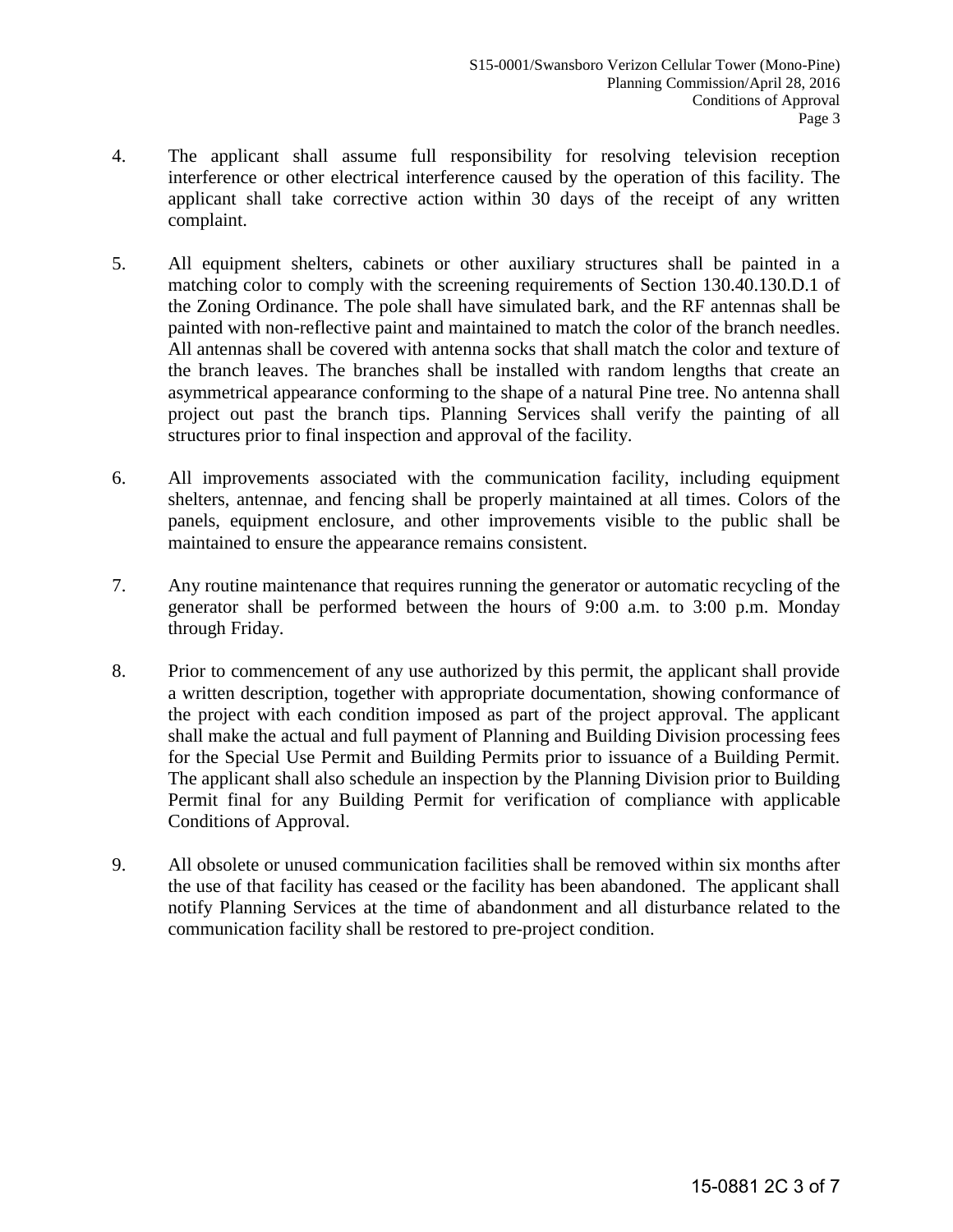- 10. Due to the ever-changing technology of wireless communication systems, this Special Use Permit shall be reviewed by the County Development Services Department every five years. At each five-year review, the permit holder shall provide the Development Services Department with a status report on the then current use of the subject site and related equipment to include dated photos of the tower and equipment. Development Services shall review the status and determine whether to:
	- a. Allow the facility to continue to operate under all applicable conditions; or
	- b. Hold a public hearing to determine whether to modify the conditions of approval in order to reduce identified adverse impacts; or initiate proceedings to revoke the special use permit, requiring the facility's removal if it is no longer an integral part of the wireless communications system.

 By operation of this condition, it is the intent of County to reserve the right to modify or add new conditions, consistent with the language specified above. The failure of the County to conduct or complete a five-year review in a timely fashion shall not invalidate the Special Use Permit. The applicant shall pay a fee determined by the Development Services Director to cover the cost of processing a five-year review on a time and materials basis.

- 11. The operator (lessee) and property owner (lessor) are responsible for complying with all conditions of approval contained in this Special Use Permit. Any zoning violations concerning the installation, operation, and/or abandonment of the facility are the responsibility of the owner and the operator.
- 12. The following shall be incorporated as a note on the grading/improvement plans:
	- a. If construction takes place between May and June, the applicant will be required to conduct surveys for the presence of four special status plant species (*Clarkia biloba ssp. brandegeeae, Clarkia virgata, Horkelia parryi, and Chlorogalum grandiflorum*); and
	- b. If construction is to take place during nesting season of raptors (February 1 to September 1) the applicant will be required to conduct a survey for active nests on and around the project site, and
	- c. Within 14 days prior to construction the applicant will be required to conduct a survey for roosting silver haired and Yuma myotis bats.

If any of the species are found, the applicant shall take necessary measures to protect the species in coordination with the state Department of Fish and Wildlife or the California Native Plant Society. Grading and construction activities may begin after appropriate measures are taken.

 The Planning Division shall verify the inclusion of this notation on the grading plans prior to the issuance of a grading permit.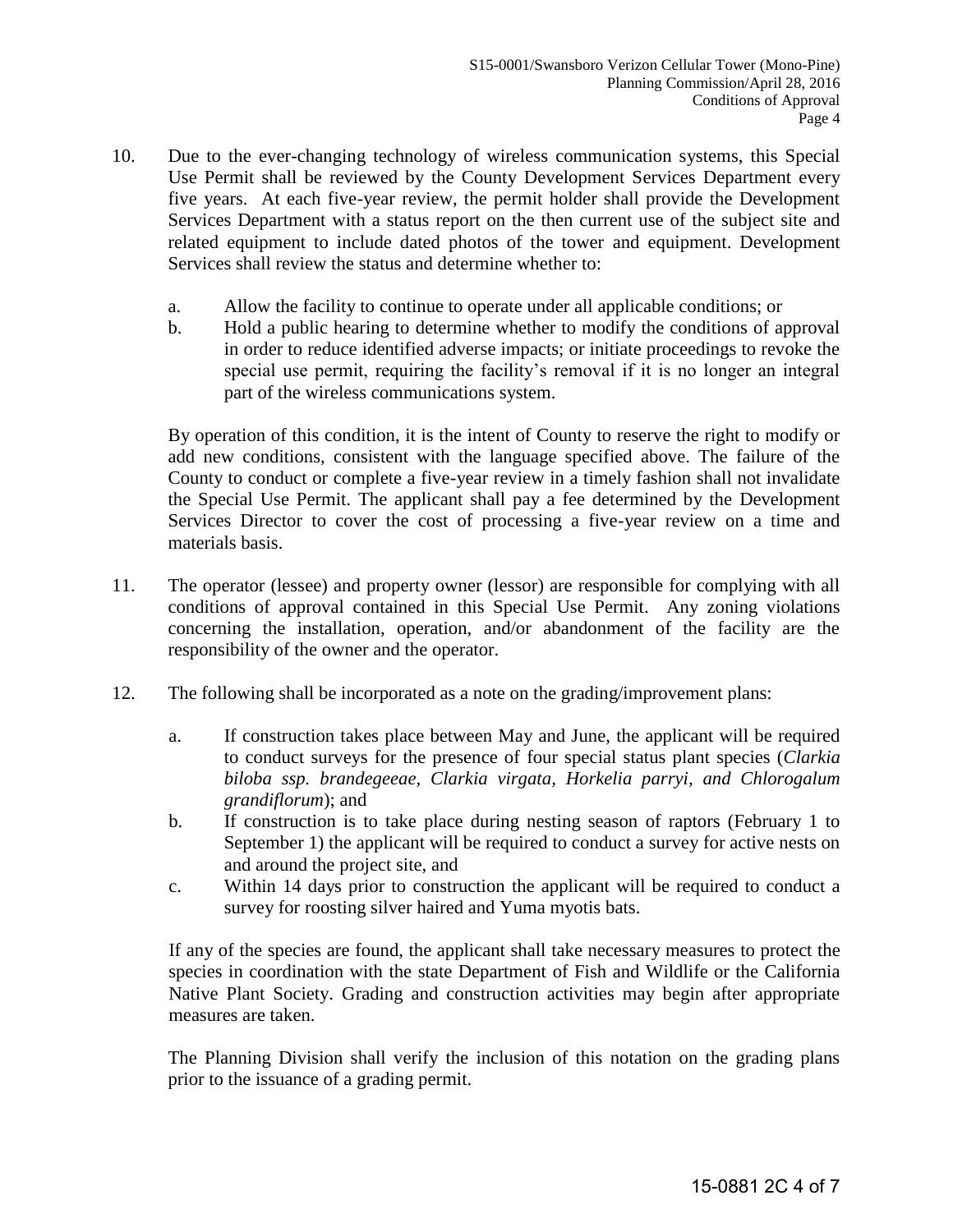- 13. The project will remove less than 0.01 percent of oak canopy. The applicant shall plant, maintain and monitor the required replacement of oak canopy as described in the *Biological Assessment for the Verizon Swansboro Site, Foothill Associates (dated January 18, 2016)* and in accordance with General Plan Policy 7.4.4.4 Option A and Interim Interpretive Guideline to General Plan Policy 7.4.4.4 (Option A). The applicant shall submit an updated canopy assessment for review by the County with submittal of grading/building permits. The applicant shall supply Planning Services with proof that the planting has occurred prior to building permit final. Prior to issuance of final occupancy permit, an oak tree maintenance and monitoring agreement shall be secured for the long-term maintenance and preservation of these replanted trees, in accordance with the Interim Interpretive Guideline.
- 14. The applicant shall incorporate into the grading permit plan and implement all tree preservation and protection measures detailed in the *Biological Assessment for the Verizon Swansboro Site, Foothill Associates* (dated January 18, 2016).
- 15. The following shall be incorporated as a note on the grading/improvement plans:

In the event archeological resources are discovered during grading and construction activities, the applicant shall ensure that all such activities cease within 50 feet of the discovery until an archaeologist can examine the find in place. If the find is determined to be a "unique archaeological resource", contingency funding, and a time allotment sufficient to allow recovering an archaeological sample or to employ one of the avoidance measures may be required under the provisions set forth in Section 21083.2 of the Public Resources Code. Construction work could continue on other parts of the project site while archaeological mitigation takes place.

If the find is determined to be a unique archeological resource, the archaeologist shall determine the proper method(s) for handling the resource or item in accordance with Section 21083.2(b-k). Any additional costs as a result of complying with this section shall be borne by the project applicant. Grading and construction activities may resume after appropriate measures are taken or the site is determined a nonunique archeological resource.

Planning Services shall verify the inclusion of this notation on the grading plans prior to the issuance of a grading permit.

16. The following shall be incorporated as a note on the grading/improvement plans:

In the event of the discovery of human remains, all work shall cease and the County coroner shall be immediately notified pursuant to subdivision (c) of Section 7050.5 of the Health and Safety Code and Section 5097.98 of the Public Resources Code. The Coroner shall make his or her determination within two working days from the time the person responsible for the excavation, or his or her authorized representative, notifies the coroner of the discovery or recognition of the human remains. If the Coroner determines that the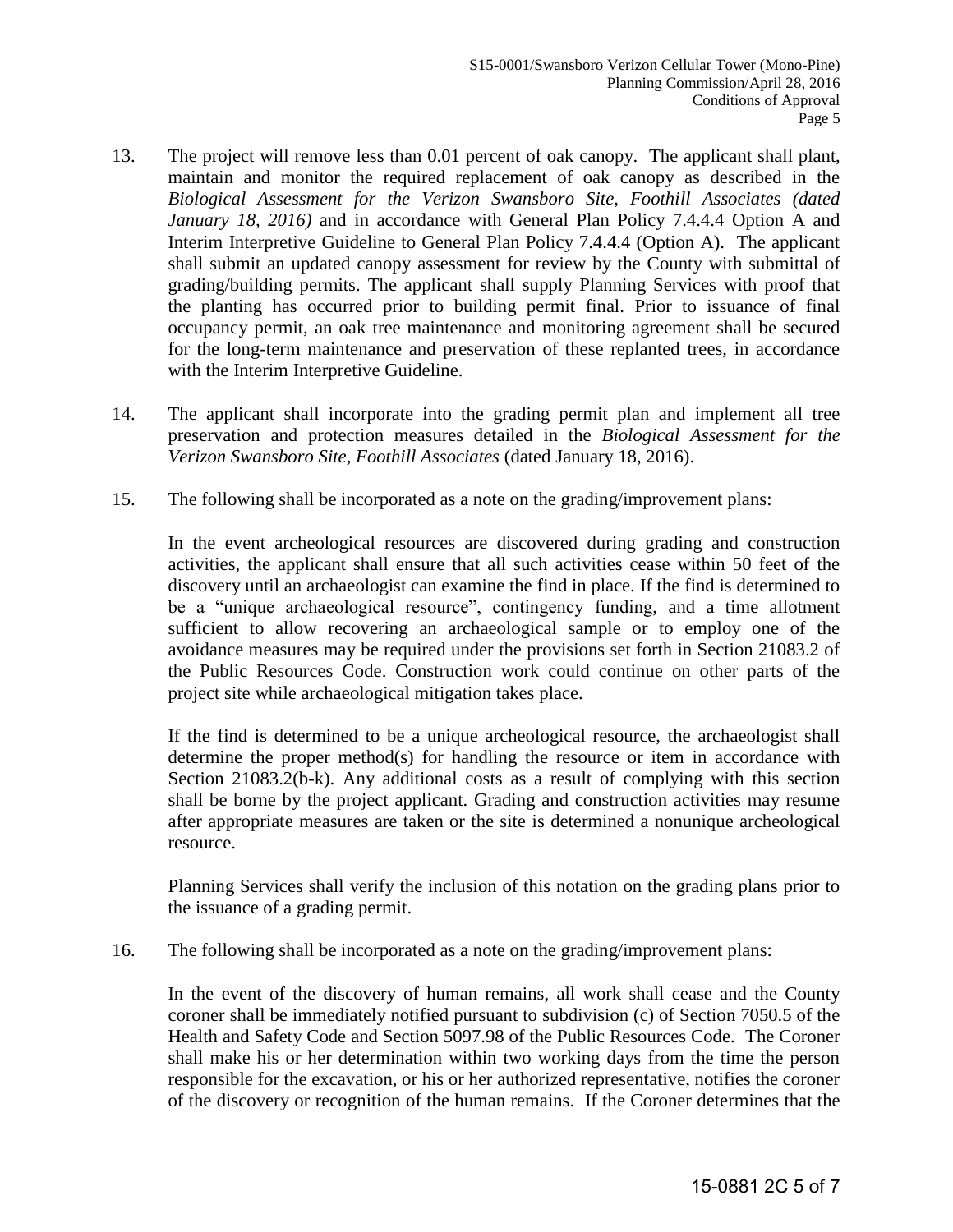remains are not subject to his or her authority and if the Coroner recognizes the human remains to be those of a Native American, or has reason to believe that they are those of a Native American, he or she shall contact, by telephone within 24 hours, the Native American Heritage Commission.

 Upon the discovery of the Native American remains, the landowner shall ensure that the immediate vicinity, according to generally accepted cultural or archaeological standards or practices, where the Native American human remains are located, is not damaged or disturbed by further development activity until the landowner has discussed and conferred, as prescribed in Section 5097.98 of the Public Resources Code, with the most likely descendants regarding their recommendations. The descendants shall complete their inspection and make their recommendation within 48 hours of their notification by the Native American Heritage Commission. The recommendation may include the scientific removal and nondestructive analysis of human remains and items associated with Native American burials or other proper method(s) for handling the remains in accordance with Section 5097.98(b-h). Any additional costs as a result of complying with this section shall be borne by the project applicant. Grading and construction activities may resume after appropriate measures are taken.

 Planning Services shall verify the inclusion of this notation on the grading plans prior to the issuance of a grading permit.

17. In the event of any legal action instituted by a third party challenging the validity of any provision of this approval, the developer and landowner agree to be responsible for the costs of defending such suit and shall hold County harmless from any legal fees or costs County may incur as a result of such action.

 The developer and land owner shall defend, indemnify, and hold harmless El Dorado County and its agents, officers, and employees from any claim, action, or proceeding against El Dorado County or its agents, officers, or employees to attack, set aside, void, or annul an approval of El Dorado County concerning a special use permit.

18. The applicant shall repair all damage to the access roads caused by installation of the cell tower facility (One Eye Creek Road and the access to the cell tower facility site).

## **Air Quality Management District**

19. Fugitive Dust: The project construction will involve grading and excavation operations, which will result in a temporary negative impact on air quality with regard to the release of particulate matter (PM10) in the form of dust. The project shall adhere to the regulations and mitigation measures for fugitive dust emissions during the construction process. In addition, a Fugitive Dust Mitigation Plan (DMP) Application with appropriate fees shall be submitted to and approved by the AQMD prior to start of project construction. (Rules 223 and 223.1)